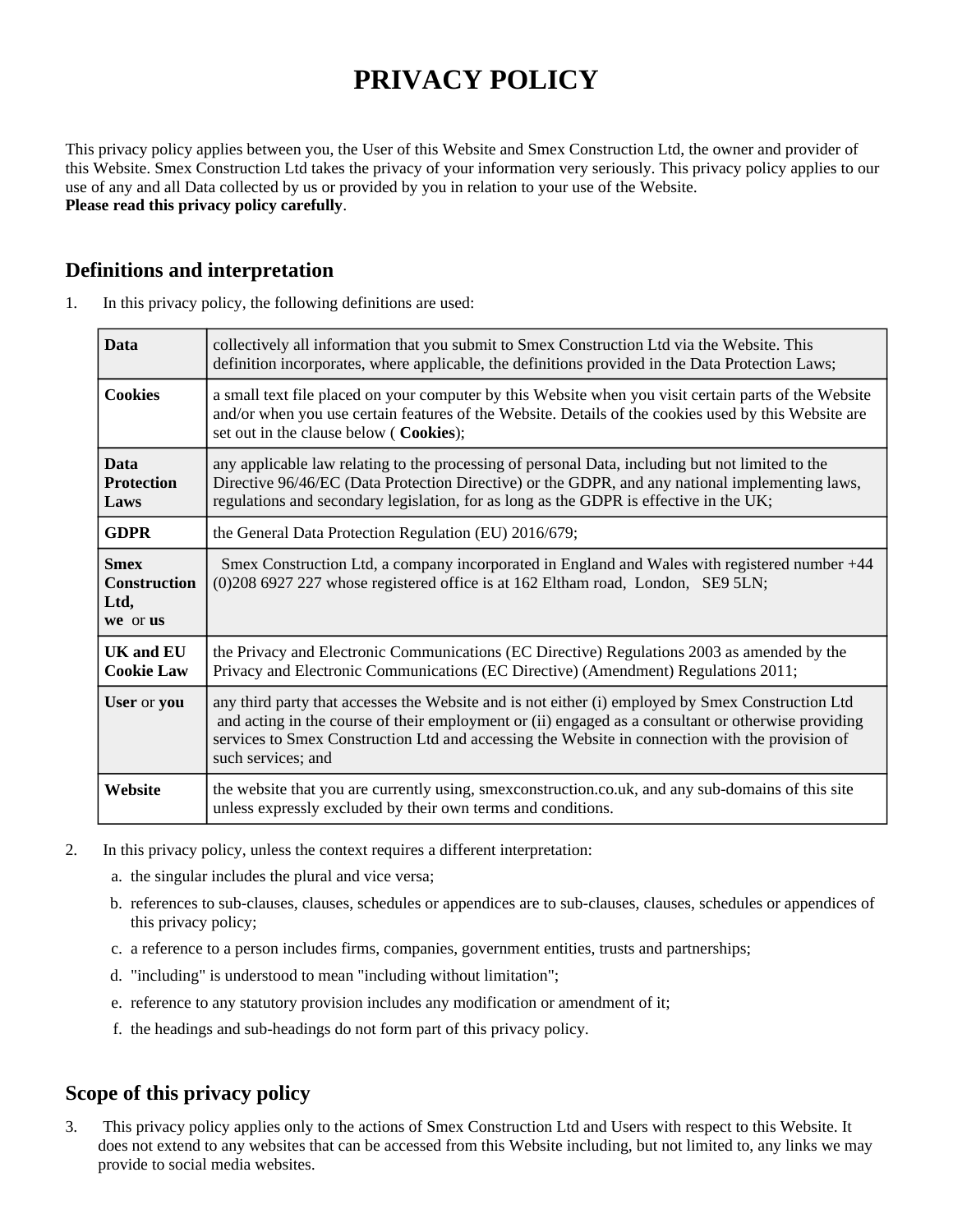4. For purposes of the applicable Data Protection Laws, Smex Construction Ltd is the "data controller". This means that Smex Construction Ltd determines the purposes for which, and the manner in which, your Data is processed.

#### **Data collected**

- 5. We may collect the following Data, which includes personal Data, from you:
	- a. name;
	- b. contact Information such as email addresses and telephone numbers;
	- c. IP address (automatically collected);
	- d. web browser type and version (automatically collected);
	- e. operating system (automatically collected);

in each case, in accordance with this privacy policy.

#### **How we collect Data**

- 6. We collect Data in the following ways:
	- a. data is given to us by you ; and
	- b. data is collected automatically.

#### **Data that is given to us by you**

- 7. Smex Construction Ltd will collect your Data in a number of ways, for example:
	- a. when you contact us through the Website, by telephone, post, e-mail or through any other means;
	- b. when you elect to receive marketing communications from us;
	- c. when you use our services;

in each case, in accordance with this privacy policy.

#### **Data that is collected automatically**

8. To the extent that you access the Website, we will collect your Data automatically, for example:

- a. we automatically collect some information about your visit to the Website. This information helps us to make improvements to Website content and navigation, and includes your IP address, the date, times and frequency with which you access the Website and the way you use and interact with its content.
- b. we will collect your Data automatically via cookies, in line with the cookie settings on your browser. For more information about cookies, and how we use them on the Website, see the section below, headed "Cookies".

## **Our use of Data**

- 9. Any or all of the above Data may be required by us from time to time in order to provide you with the best possible service and experience when using our Website. Specifically, Data may be used by us for the following reasons:
	- a. internal record keeping;
	- b. improvement of our products / services;
	- c. analytics;

in each case, in accordance with this privacy policy.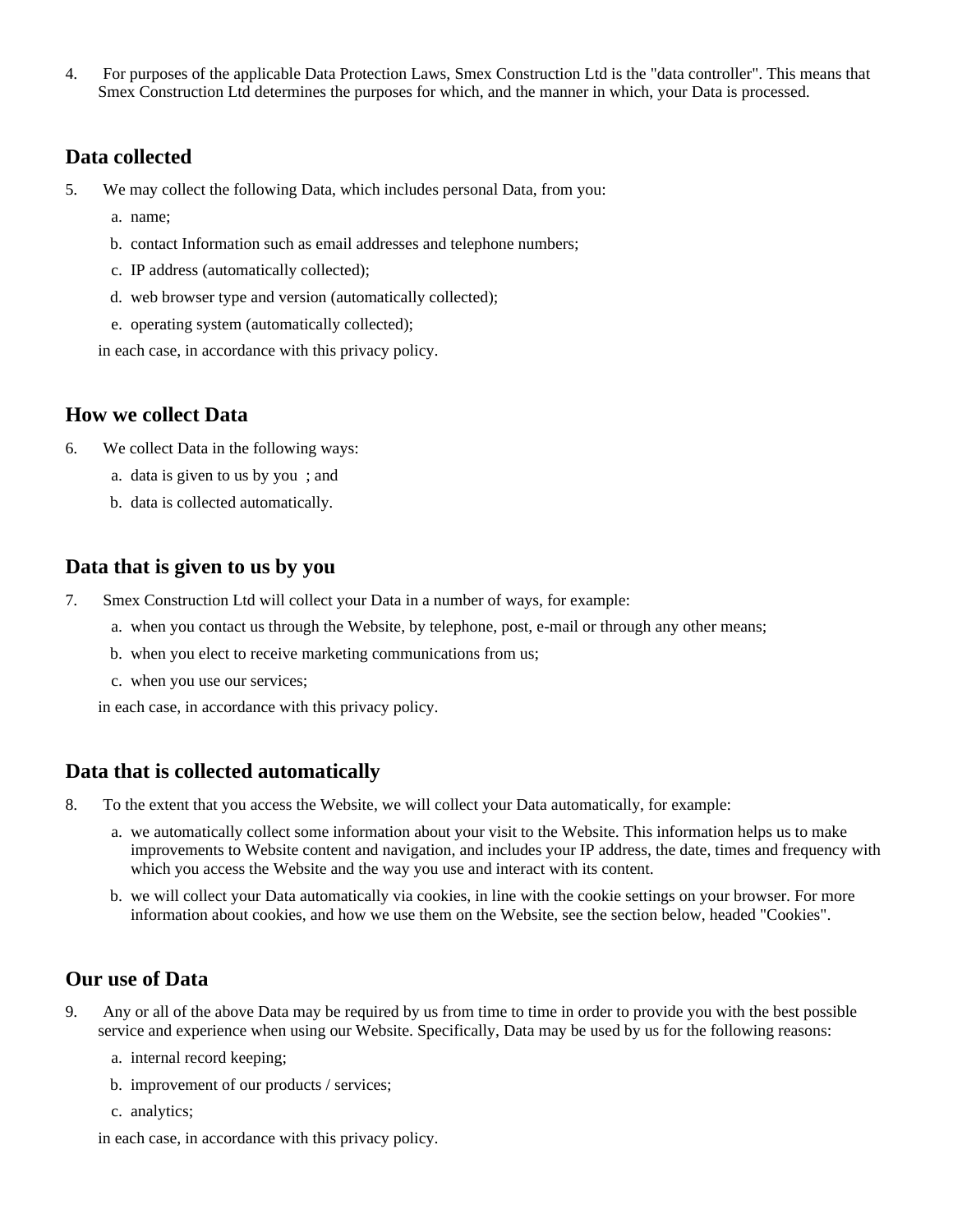10. We may use your Data for the above purposes if we deem it necessary to do so for our legitimate interests. If you are not satisfied with this, you have the right to object in certain circumstances (see the section headed "Your rights" below).

#### **Who we share Data with**

- 11. We may share your Data with the following groups of people for the following reasons:
	- a. our employees, agents and/or professional advisors to allow our team to communicate with you directly;

in each case, in accordance with this privacy policy.

## **Keeping Data secure**

- 12. We will use technical and organisational measures to safeguard your Data, for example:
	- a. access to your account is controlled by a password and a user name that is unique to you.
	- b. we store your Data on secure servers.
- 13. Technical and organisational measures include measures to deal with any suspected data breach. If you suspect any misuse or loss or unauthorised access to your Data, please let us know immediately by contacting us via this e-mail address: info@smexconstruction.co.uk.
- 14. If you want detailed information from Get Safe Online on how to protect your information and your computers and devices against fraud, identity theft, viruses and many other online problems, please visit www.getsafeonline.org. Get Safe Online is supported by HM Government and leading businesses.

#### **Data retention**

- 15. Unless a longer retention period is required or permitted by law, we will only hold your Data on our systems for the period necessary to fulfil the purposes outlined in this privacy policy or until you request that the Data be deleted.
- 16. Even if we delete your Data, it may persist on backup or archival media for legal, tax or regulatory purposes.

# **Your rights**

- 17. You have the following rights in relation to your Data:
	- a. **Right to access** the right to request (i) copies of the information we hold about you at any time, or (ii) that we modify, update or delete such information. If we provide you with access to the information we hold about you, we will not charge you for this, unless your request is "manifestly unfounded or excessive." Where we are legally permitted to do so, we may refuse your request. If we refuse your request, we will tell you the reasons why.
	- b. **Right to correct** the right to have your Data rectified if it is inaccurate or incomplete.
	- c. **Right to erase** the right to request that we delete or remove your Data from our systems.
	- d. **Right to restrict our use of your Data** the right to "block" us from using your Data or limit the way in which we can use it.
	- e. **Right to data portability** the right to request that we move, copy or transfer your Data.
	- f. **Right to object** the right to object to our use of your Data including where we use it for our legitimate interests.
- 18. To make enquiries, exercise any of your rights set out above, or withdraw your consent to the processing of your Data (where consent is our legal basis for processing your Data), please contact us via this e-mail address: info@smexconstruction.co.uk.
- 19. If you are not satisfied with the way a complaint you make in relation to your Data is handled by us, you may be able to refer your complaint to the relevant data protection authority. For the UK, this is the Information Commissioner's Office (ICO). The ICO's contact details can be found on their website at https://ico.org.uk/.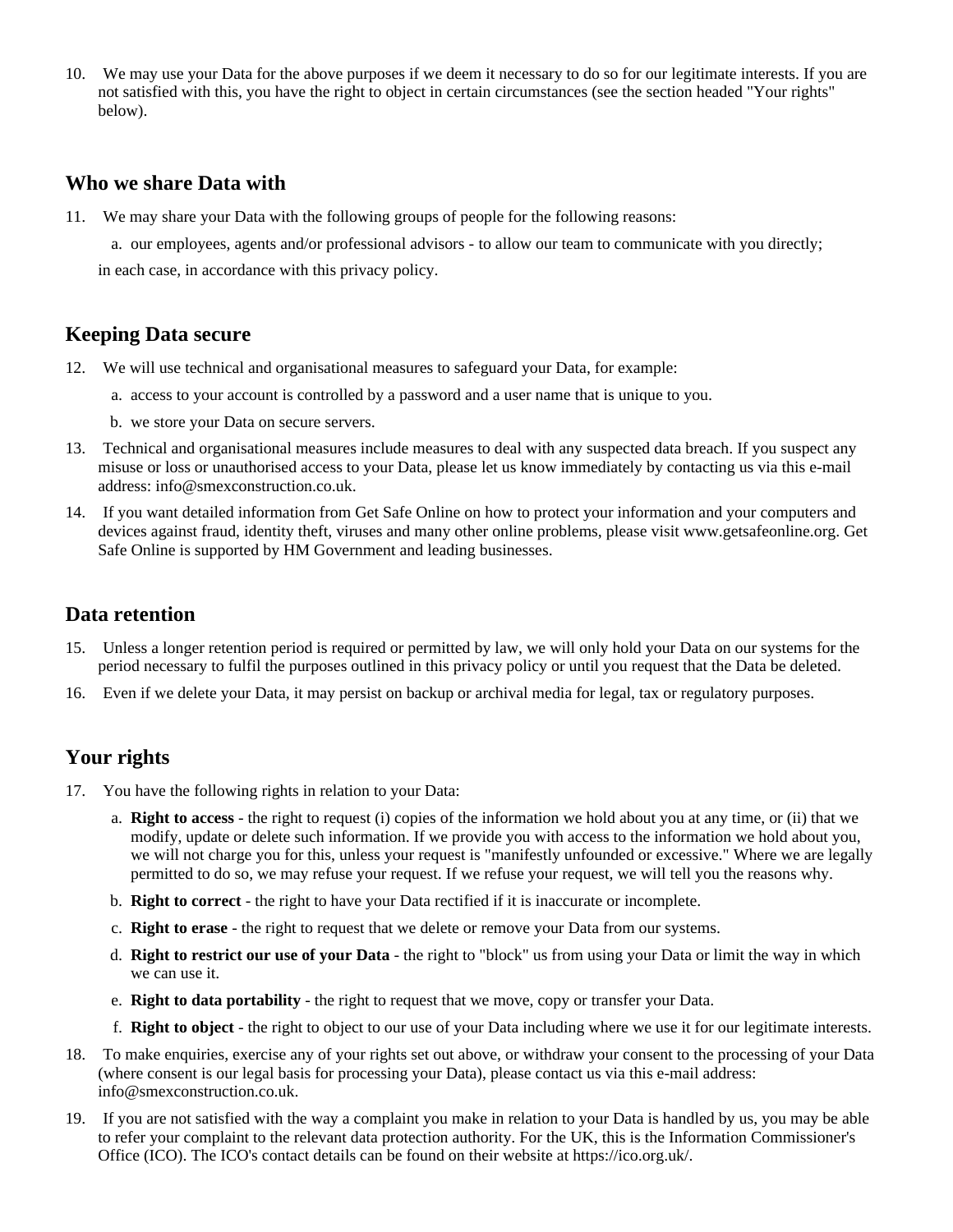20. It is important that the Data we hold about you is accurate and current. Please keep us informed if your Data changes during the period for which we hold it.

#### **Links to other websites**

21. This Website may, from time to time, provide links to other websites. We have no control over such websites and are not responsible for the content of these websites. This privacy policy does not extend to your use of such websites. You are advised to read the privacy policy or statement of other websites prior to using them.

## **Changes of business ownership and control**

- 22. Smex Construction Ltd may, from time to time, expand or reduce our business and this may involve the sale and/or the transfer of control of all or part of Smex Construction Ltd. Data provided by Users will, where it is relevant to any part of our business so transferred, be transferred along with that part and the new owner or newly controlling party will, under the terms of this privacy policy, be permitted to use the Data for the purposes for which it was originally supplied to us.
- 23. We may also disclose Data to a prospective purchaser of our business or any part of it.
- 24. In the above instances, we will take steps with the aim of ensuring your privacy is protected.

## **Cookies**

- 25. This Website may place and access certain Cookies on your computer. Smex Construction Ltd uses Cookies to improve your experience of using the Website. Smex Construction Ltd has carefully chosen these Cookies and has taken steps to ensure that your privacy is protected and respected at all times.
- 26. All Cookies used by this Website are used in accordance with current UK and EU Cookie Law.
- 27. Before the Website places Cookies on your computer, you will be presented with a message bar requesting your consent to set those Cookies. By giving your consent to the placing of Cookies, you are enabling Smex Construction Ltd to provide a better experience and service to you. You may, if you wish, deny consent to the placing of Cookies; however certain features of the Website may not function fully or as intended.
- 28. This Website may place the following Cookies:

| <b>Type of Cookie</b>          | <b>Purpose</b>                                                                                                                                                                                                                                                                     |
|--------------------------------|------------------------------------------------------------------------------------------------------------------------------------------------------------------------------------------------------------------------------------------------------------------------------------|
| Strictly necessary cookies     | These are cookies that are required for the operation of our website. They<br>include, for example, cookies that enable you to log into secure areas of our<br>website, use a shopping cart or make use of e-billing services.                                                     |
| Analytical/performance cookies | They allow us to recognise and count the number of visitors and to see how<br>visitors move around our website when they are using it. This helps us to<br>improve the way our website works, for example, by ensuring that users are<br>finding what they are looking for easily. |
| <b>Functionality cookies</b>   | These are used to recognise you when you return to our website. This enables us<br>to personalise our content for you, greet you by name and remember your<br>preferences (for example, your choice of language or region).                                                        |

- 29. You can find a list of Cookies that we use in the Cookies Schedule.
- 30. You can choose to enable or disable Cookies in your internet browser. By default, most internet browsers accept Cookies but this can be changed. For further details, please consult the help menu in your internet browser.
- 31. You can choose to delete Cookies at any time; however you may lose any information that enables you to access the Website more quickly and efficiently including, but not limited to, personalisation settings.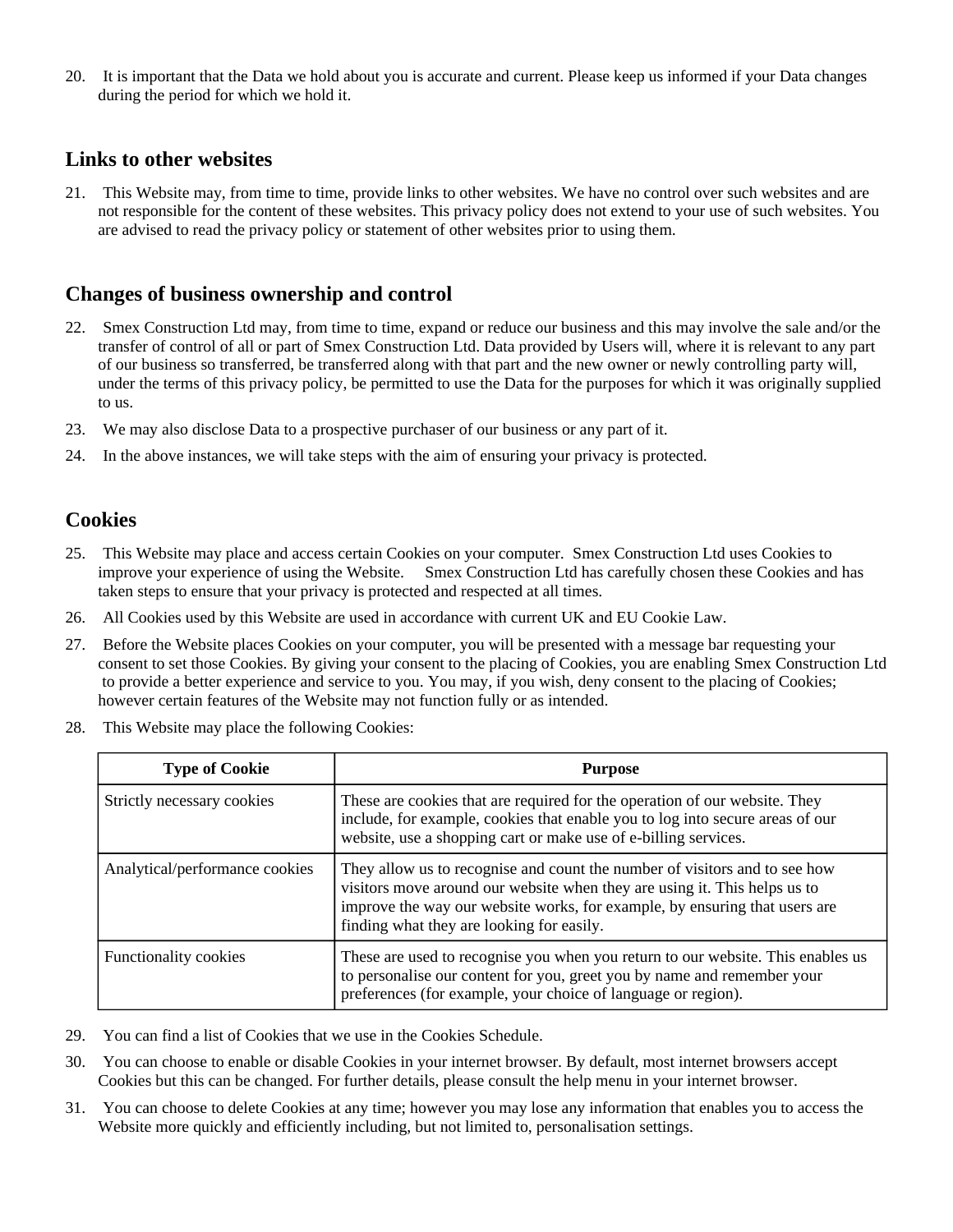- 32. It is recommended that you ensure that your internet browser is up-to-date and that you consult the help and guidance provided by the developer of your internet browser if you are unsure about adjusting your privacy settings.
- 33. For more information generally on cookies, including how to disable them, please refer to aboutcookies.org. You will also find details on how to delete cookies from your computer.

## **General**

- 34. You may not transfer any of your rights under this privacy policy to any other person. We may transfer our rights under this privacy policy where we reasonably believe your rights will not be affected.
- 35. If any court or competent authority finds that any provision of this privacy policy (or part of any provision) is invalid, illegal or unenforceable, that provision or part-provision will, to the extent required, be deemed to be deleted, and the validity and enforceability of the other provisions of this privacy policy will not be affected.
- 36. Unless otherwise agreed, no delay, act or omission by a party in exercising any right or remedy will be deemed a waiver of that, or any other, right or remedy.
- 37. This Agreement will be governed by and interpreted according to the law of England and Wales. All disputes arising under the Agreement will be subject to the exclusive jurisdiction of the English and Welsh courts.

# **Changes to this privacy policy**

38. Smex Construction Ltd reserves the right to change this privacy policy as we may deem necessary from time to time or as may be required by law. Any changes will be immediately posted on the Website and you are deemed to have accepted the terms of the privacy policy on your first use of the Website following the alterations.

You may contact Smex Construction Ltd by email at info@smexconstruction.co.uk.

## **Attribution**

39. This privacy policy was created using a document from [Rocket Lawyer](https://www.rocketlawyer.com/gb/en/) (https://www.rocketlawyer.com/gb/en). **19 June 2020**